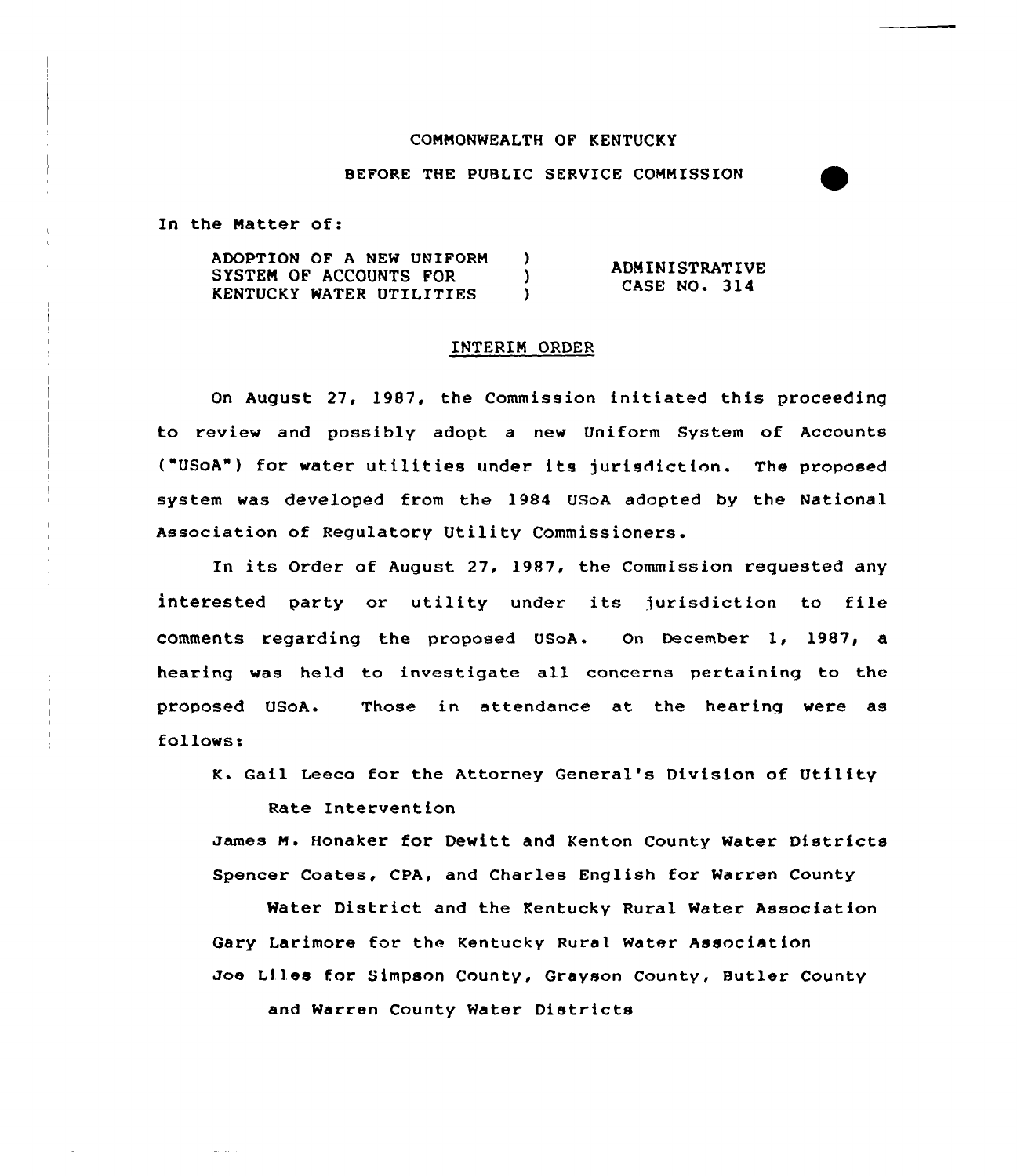At the hearing virtually all parties in attendance expressed the same concerns and reservations regarding the proposed USoA. The major concerns expressed at the hearing were as follows:

1. The proposed USoA was designed for privately-owned water utilities and, therefore, does not specifically address the needs of the publicly-owned water utilities.

2. The detailed accounts would be too burdensome for the small utilities to implement and maintain.

3. The proposed accounting treatment of the amortization of contributions in aid of construction would be inconsistent with the Kentucky Supreme Court's decision in the case of Public Service Commission of Kentucky v. Dewitt Water District, Ky., 720 SeW.2d 725 (1986).

4. The proposed matrix system would have no material benefit to the utilities.

The staff, after reviewinq the concerns expressed at the hearing and the briefs submitted by the parties of record, held an informal conference on December 22, 1987, in order to seek a compromise with the parties of record. The .attendees at the informal conference were the same as those in attendance at the hearing.

The following is a summary of the agreements reached by the staff and the parties of record in attendance at the informal conferences

1. There will be separate USoAs for private and public utilities.

 $-2-$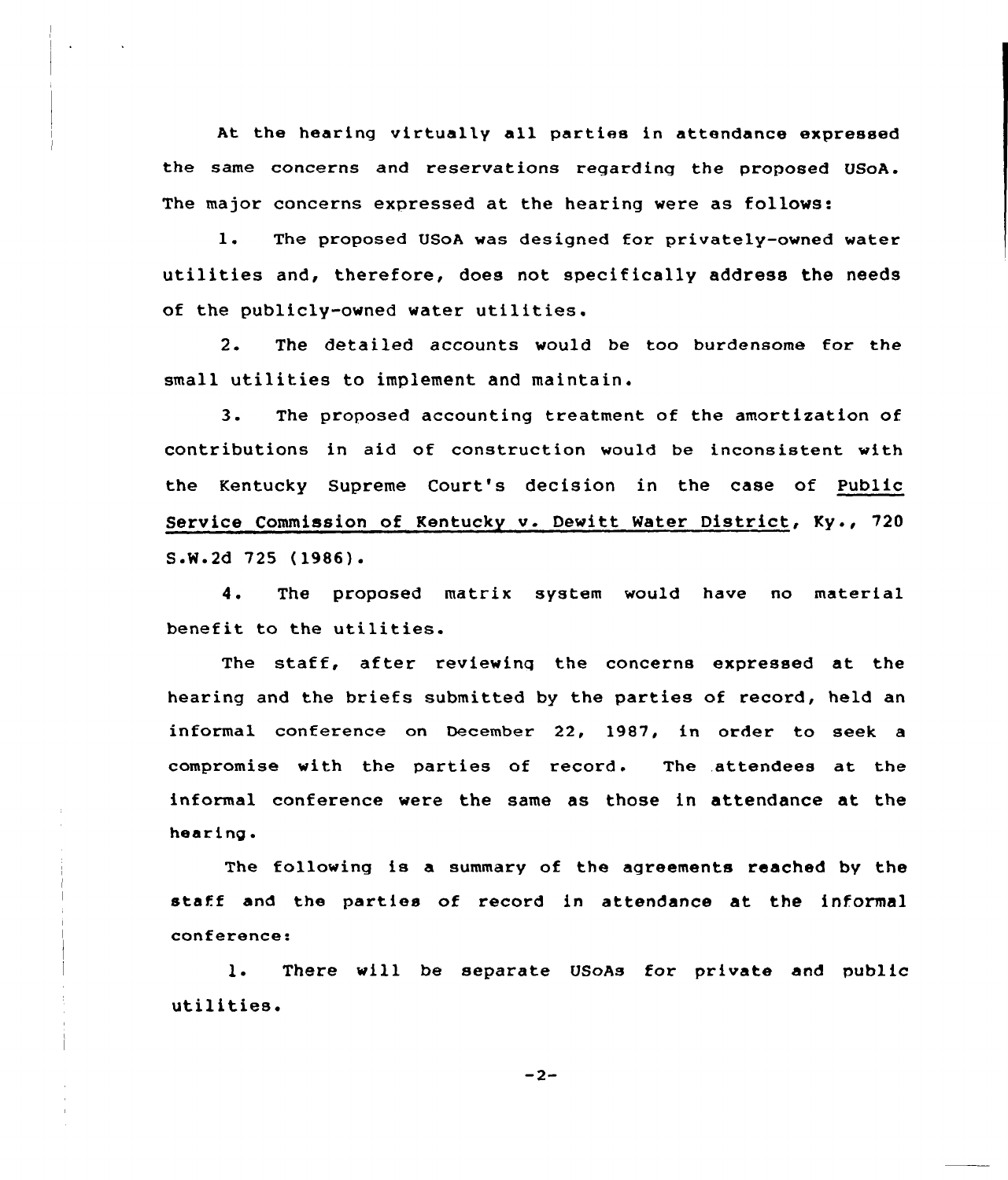2. There will be a separate Class <sup>C</sup> USoA (for private and public utilities) with no matrix included.

3. Class <sup>A</sup> utilities will be those with gross operating revenues greater than \$750,000; Class C utilities will be those with gross operating revenues of less than 8200,000 or with 400 or fewer customers; and Class <sup>B</sup> will include utilities which are neither <sup>A</sup> nor C.

4. Class <sup>A</sup> and <sup>B</sup> utilities will use similar systems of accounts as originally proposed by the Commission in its Order initiating this proceeding.

5. Contributions in aid of construction for publicly-owned utilities will not be amortized and depreciation expense vill not be shown net of depreciation on contributions in aid of construction on the income statement.

6. The adoption of the new USoA should be postponed until 1989.

7. Proposed Annual Report forms will accompany the revised systems <sup>~</sup>

The Commission, upon carefu1 review and investigation of agreements reached by the staff and the parties of record, is of the opinion that they are fair, just and reasonable to all parties involved and finds that they should be accepted.

IT IS THEREFORE ORDERED that:

1. The agreements reached by the staff and the parties of. record be and they hereby are accepted.

2. The staff shall prepare revised USoAs and report forms, as addressed herein, to be issued on or before March 31, 1988.

 $-3-$